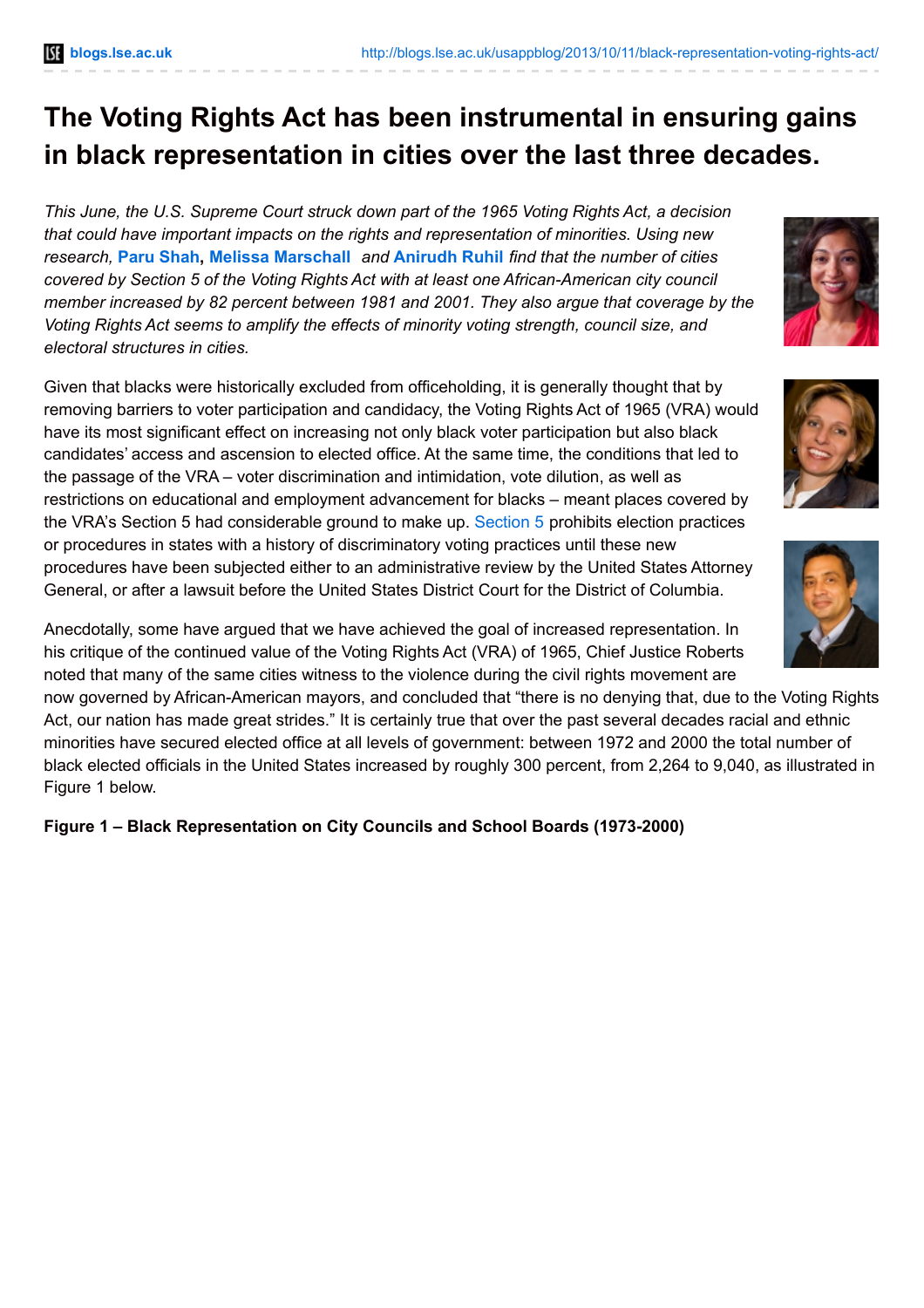

Missing, however, from the arguments surrounding the reauthorization debate was an examination of the VRA's role (as opposed to that of changing racial attitudes or black population growth) in ensuring black candidates win elected office. Our research is one of the first to take a "big picture" look at a large sample of city councils over time to see where African-Americans are making gains, where they are adding or losing seats and whether they have ever been elected in the first place.

How could VRA coverage impact the likelihood of black representation? On the one hand, Section 5 coverage could indirectly thwart attempts of voter dilution by limiting the ability of cities to change their voting rules from those that relied on compact electoral districts to those that required candidates to compete city-wide. Thus, in ensuring a cohesive minority-voting block, the VRA could help ensure that the conditions encourage minority residents to seek and win local elected offices were in place, thereby increasing minority representation.

On the other hand, the VRA could operate directly on black gains in representation by changing the nature of the places covered. For example, an explicit goal of the civil rights movement centered on black enfranchisement and political participation in the South, particularly in those states eventually covered by the VRA. Civil rights groups worked relentlessly to register, mobilize and empower black voters throughout this period. This activist infrastructure and the fact that blacks in the South were politically motivated and increasingly activated, means that voters in covered places would more effectively translate their votes into elected seats. We argue that similar contextual effects influence the ways in which governing institutions, black resources, and white voters matter in Section 5 covered jurisdictions.

To explore the questions of where, when and how the VRA contributed to gains in black representation, we constructed a dataset spanning 25 years (1981-2006) of cities across the United States. Examining black representation on city councils, our analysis focused on two questions: first, how did VRA coverage impact the likelihood of *any* black representation on a city council, and second, how did VRA coverage impact the *total number* of black council members elected to office?

We found that the VRA continues to be a significant force in ensuring gains in black representation. First, most of the gains in black representation occurred in covered jurisdictions. As Figure 1 illustrates, between 1981 and 2001, the number of cities covered by Section 5 of the VRA with at least one African-American city council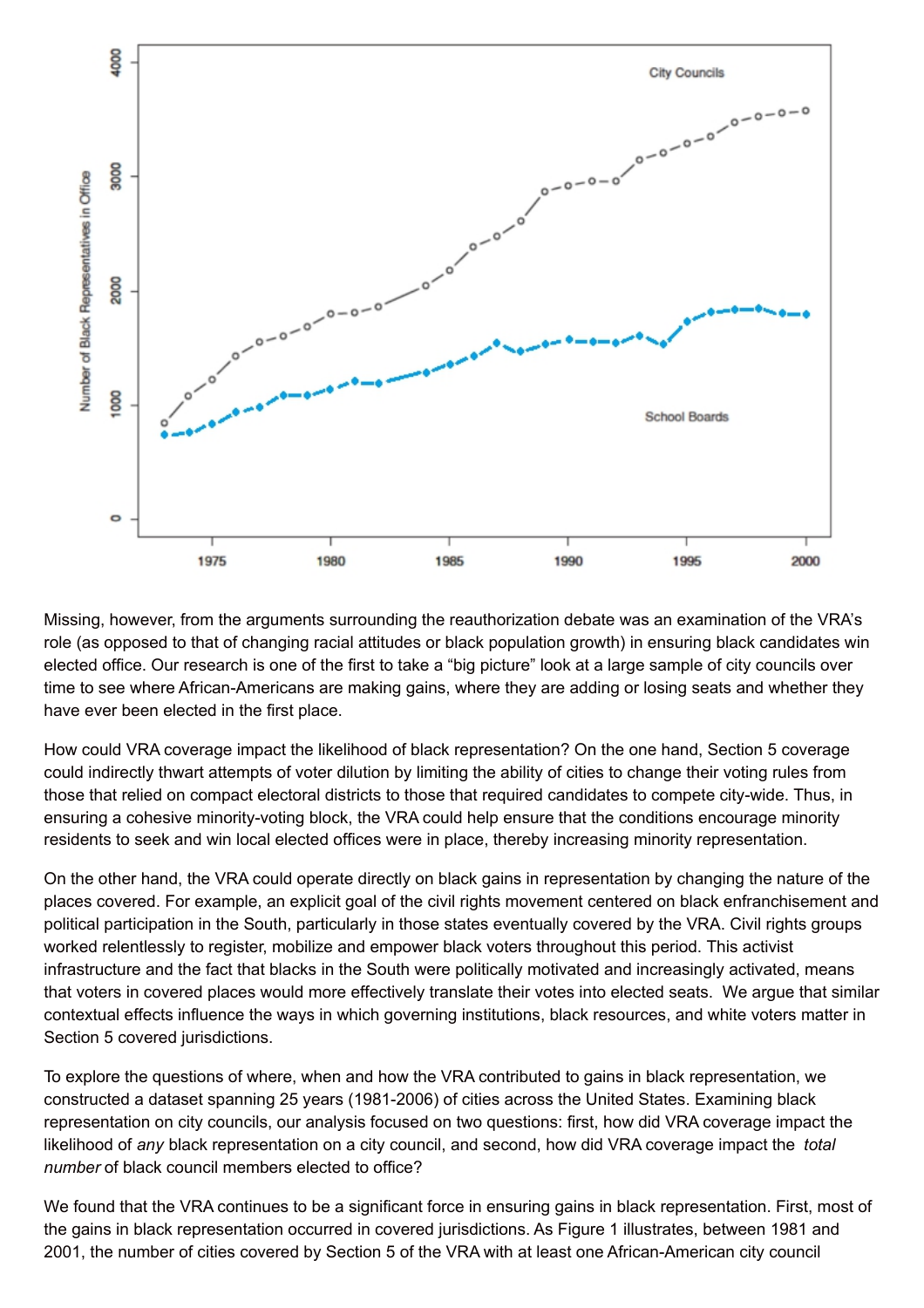member increased from 552 to 1,004 – an 82 percent change. The number of cities not covered that had at least one African-American city council member increased just 3.3 percent – from 732 to 756.

**Figure 2 – Number of cities with black councilors by VRA coverage 1981 – 2001**



February, 2013~ Photo by David Sachs / SEIU (Creative Commons BY NC SA)



Figure 3, below, clearly demonstrates that population size matters. Black representation is more likely in places with majority (greater than 50%) black populations, regardless of VRA coverage. However, the rate of growth in representation was greater in covered cities with more average (10-30%) black populations. We also found that coverage did indeed change the nature of the cities. Specifically, coverage seems to *amplify* the effects of minority voting strength, council size, and electoral structures. Thus, whereas other research has also demonstrated that each of these factors is important for minorities seeking elected seats, our findings suggest the coverage reduces the challenges posed by smaller black voting populations, smaller legislative councils and at-large or mixed electoral systems.

## **Figure 3 – Distribution of Black Councilors by year, Section 5 coverage, and percentage of Black voting age population (VAP)**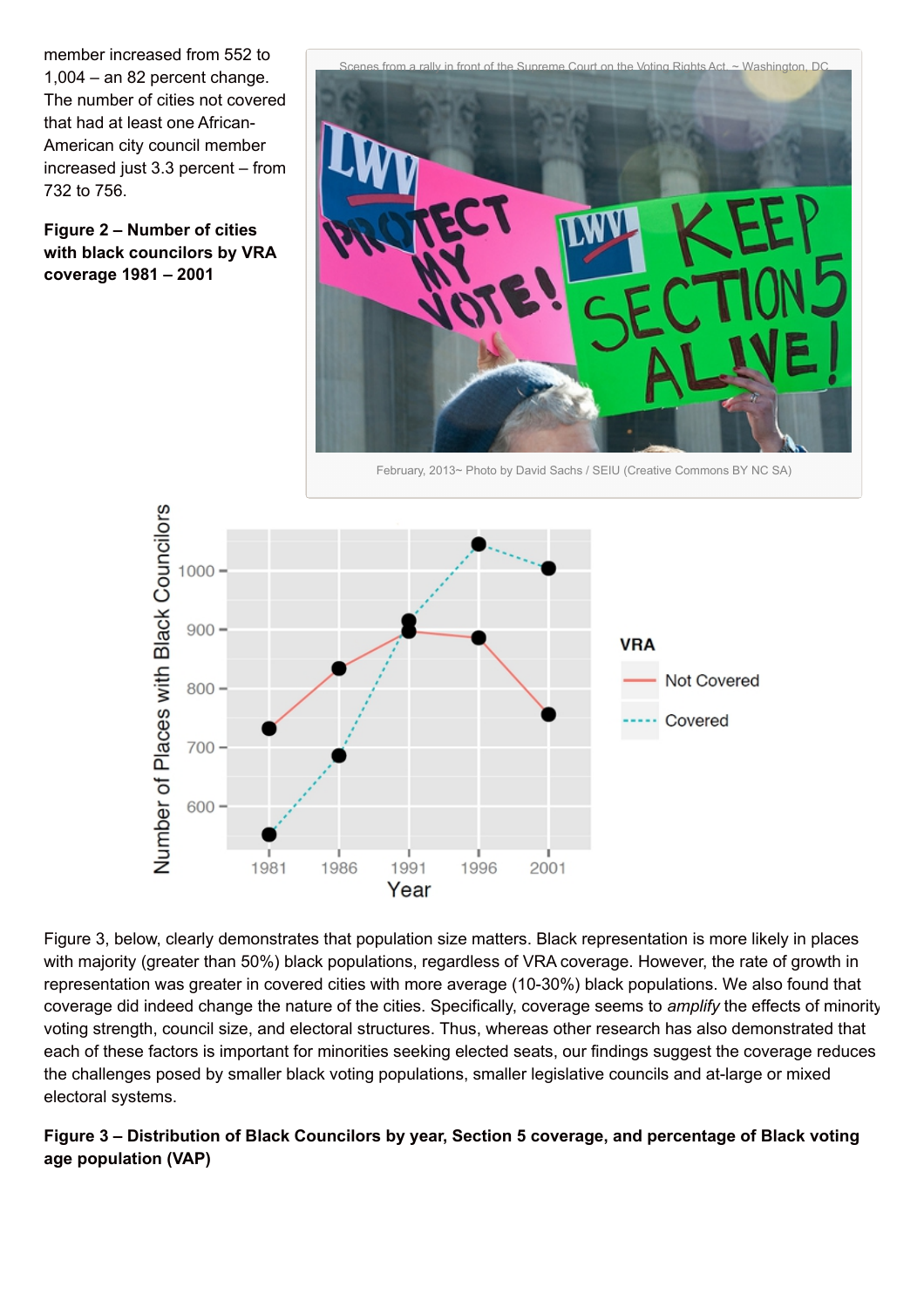

*Note: Total number of black councilors is displayed by percentage of the city's black voting age population (VAP) and Section 5 coverage. Data comes from the Joint Center for Political and Economic Studies Roster of Black Elected Officials and thus constitutes the full population of places in the U.S. with black representation on city councils for any particular year.*

We also found important over-time effects of the Voting Rights Act. In particular, we find that the size of the black population required to get over the "hurdle" of no representation went down. In other words, covered cities with average black populations had a better chance of gaining representation. Moreover, few uncovered cities have moved beyond electing a single black city councilor, suggesting the VRA was also instrumental in moving American cities beyond a single token minority representative to true political incorporation and decision-making.

Together, these findings suggest that we have made remarkable strides towards representational equality thanks